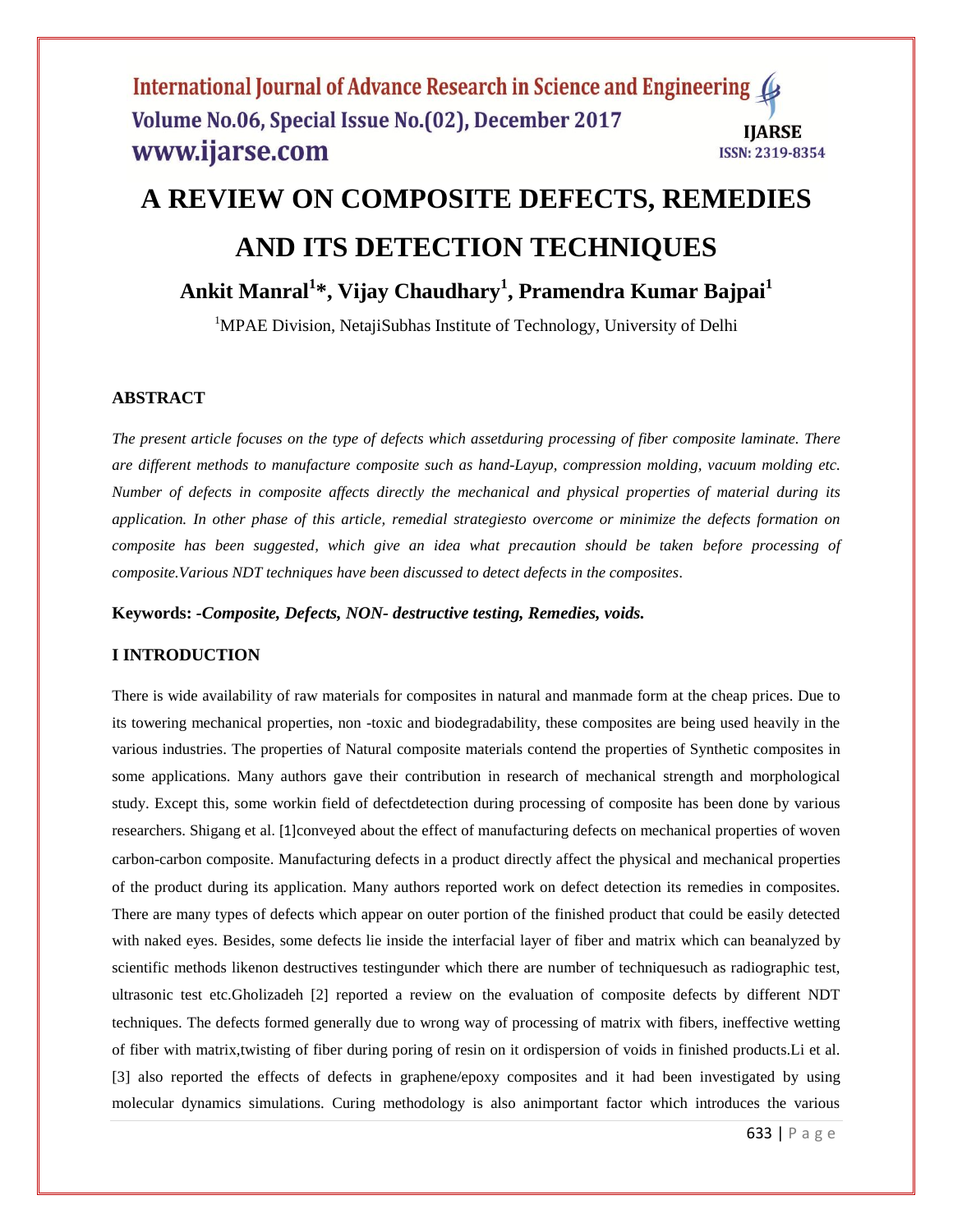defects because curing decides the adhesionquality between matrix and reinforcement fiber. Therearealso some chemical treatments of fibers which are used to improve the surface of fabric and make those more adhesive with the matrix material. Khanet al. [4]reported a comparative result of treated and untreated jute-fiber composite. Treated fiberalso conquered the de-bonding defects of interfacial layer of matrix and fiber. Joffre et al. [5], concluded the effect of various defects on the tensile strength of short fiber composite material.Another critical infirmity in composite is delamination of composite laminate. Kappatos et al. [6] reported the theoretical assessment by different ultrasonic configuration to predict the delamination in composites. Porosity is normally having more chances to occur during the hand lay-up method which is a void present in matrix or trapped gases or air bubbles infiltrate during process.Smith [7] reported many factors of forming void defects in composites.Porosity is caused in matrix due to incorrect process parameter during curing such as pressure, temperature & bleeding of resin during vacuum. Porosity directly affects the mechanical performance parameters such as inter lamina shear stress. Yuexin et al. [8]found many defects observed in SEM images owed to defects in fabrics such as during the stitching of fiber bunches to hold those in place. A defect in material is not only produced during processing but it can also develop while it isin service.There are some smart composite materials havingan ability of self-monitoring during working period.

# **II COMPOSITE DEFECTS AND ITS REMEDIES**

There are number of defectswhich may arise during processing of composites. Some of these defects with their remedies are focused in this article.

# **2.1 Porosity (voids)**

Porosity is illustrated as small fraction of volume in a material that is not occupied with resin and fiber due to presence of trapped gases during processing. kastner et al. [9] examinedthe defects in carbon fiber composites by Xray computed tomography. Void may also generate due to improper stitching of fibers resulting incomplete wetting with resin.Fernlund et al. [10] reported how to control porosity in prepregs.If precaution are undertaken during processing of composite, the void defects can be minimized. The following are the remedies to reduces the void defects in the finishedproduct.

 **Control of trapped gases.**During processing of composite, trapped gases must be removed by using roller in hand-lay-up method and in vacuum molding technique, proper vacuum should be maintained to remove trapped gases.

 **Appropriate pressure.** In different compression molding techniques, the pressure exerted on the composite layer, should be appropriate. The result of the optimized pressure exerted on the composite surface is the removal of all trapped gases with resin.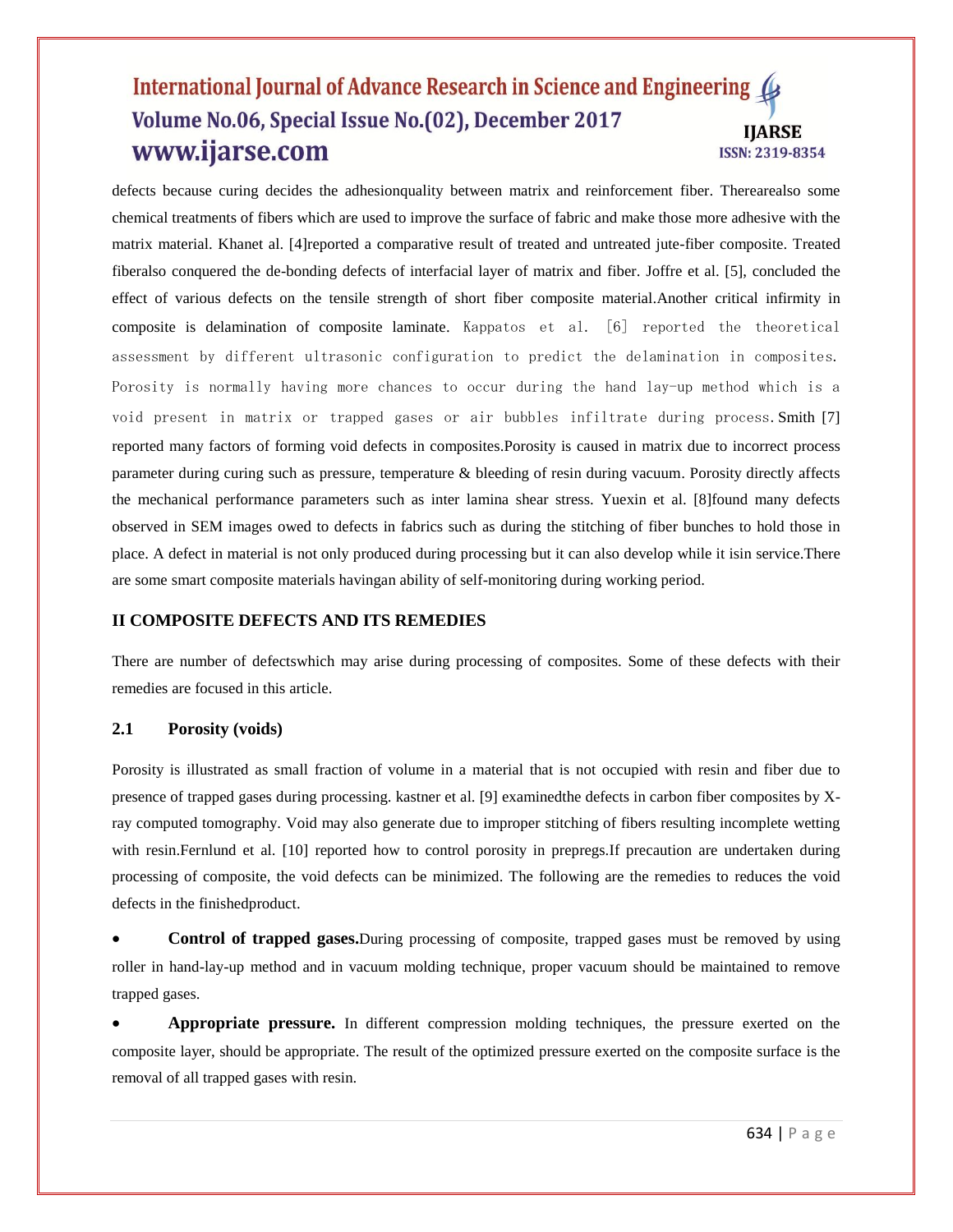#### **2.2 Bonding defects**

Bonding defects, cause due to the lower adhesion force between matrix and fiber.Johnson et al. [11]reported variousreasons for bonding defects in composites. Bonding defects reduce the flexure and impact strength of composite material. The disbonding of matrix and fibercan be clearly in SEM imagesof fractured samples.Chaudhary et al. [12] also discussed bonding adhesion between fiber and matrix in different bio-composites through SEM micrographs. Adhesion betweenfiber and matrix depends upon the surface of fiber.To improve adhesion efficiency between fiber and matrix, following remedies are adopted:

**Chemically treated fiber.**Different chemical treatment processes for natural fiber are alkali-treatment,acetylatedtreatment,Cyanoethylated-treatment etc., to make fiber surface free from foreign bodies and make them rough for better wettability with matrix.Rong et al. [13] compared the different mechanical properties of treated, untreated fiber composite and concluded that the chemical treated fiber composite showed better strength compared to untreated fiber.

**Proper selection of Additives in resin.**The interfacial adhesion between matrix and polymer is affected byproper selection of additives in resin for curing. If the curing time of resin is very fast,fiber is not properly wetted before curing of resin.Therefore, use of additives for curing must be compatible with fiber for good wettability.

**Alignment of fiber.**Wrinkling of fibers should be avoided and every fiber should be properly aligned to minimize void formation the composite.Qian et al. [14] reported the dependency of fiber reinforcement composite on fiber alignment.

#### **2.3 Residual stresses**

If curing temperature is higher than the room temperature, there is possibility of thermal expansion of matrix and fiber which results in residual stress in the composite. Zhang et al. [15]studied the effect of residual stresses on mechanical properties of composites. If the thermal expansion mismatch is toohigh, then residual stresses can lead to matrix cracking during cool down processes. The temperature during curing of matrix should not be too high than the processing temperature of matrix material to avoid residual stresses.

#### **2.4 Fiber defects**

The defects which are present in raw fiber is called fiber defects like break in filament of fiber, faulty fiber due to misalignment of fiber filament, wrinkles in fiber, moisture present in raw fiber and impurities present in raw fiber. All these shortcomings in fibers directly affect the adhesionefficiency between fiber and matrix and so mechanical performance of composites.Therefore, it is required to choose suitable raw fiber before processing with matrix. Use of baked fibers, chemically treated fibers and use of wrinkleless fiber filament are some of the remedial strategies to minimize these types of defects in fibers.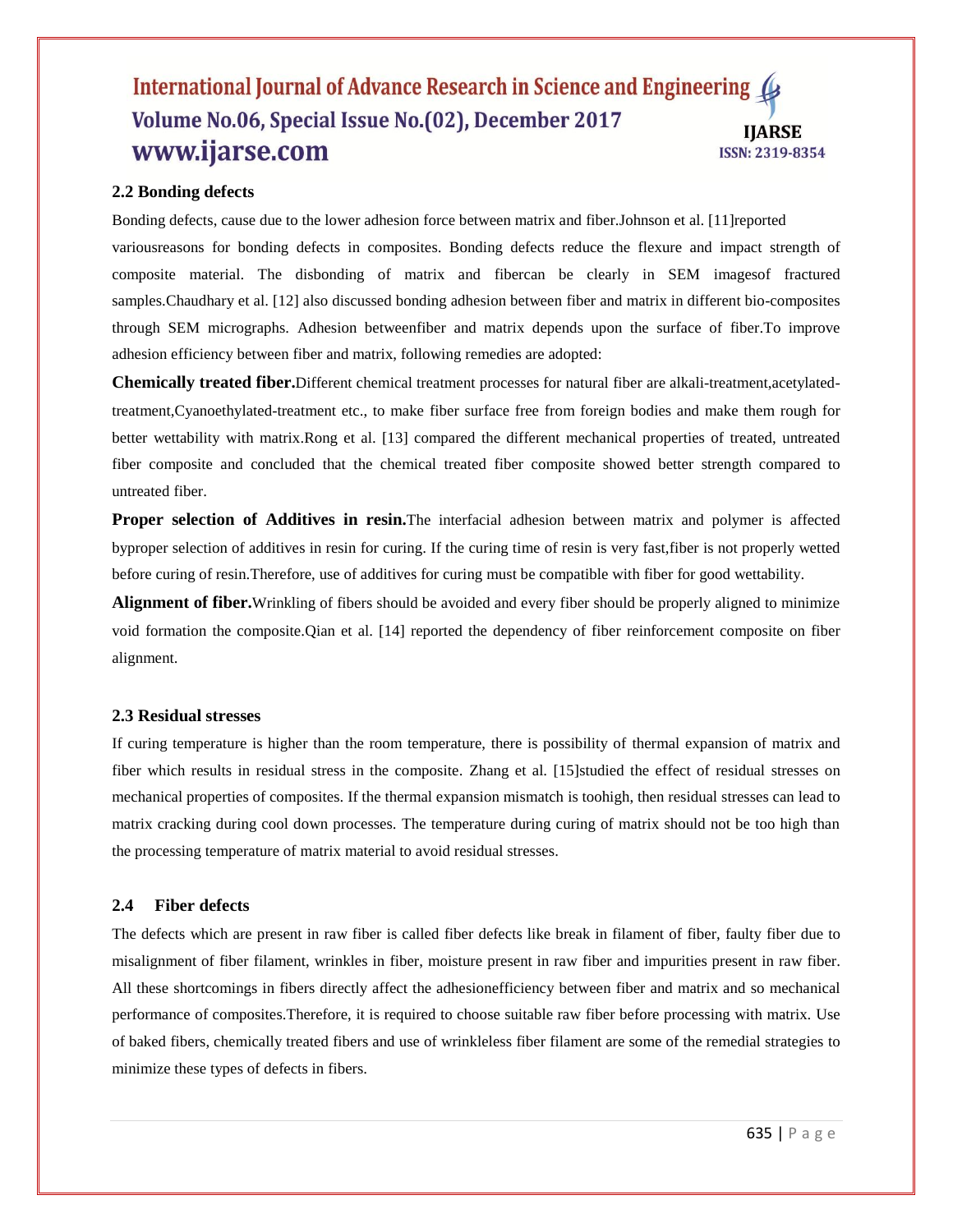# **III DEFECTS DETECTING TECHNIQUES**

There are number of techniques to detect the defects in composites, but the best techniques of defect detection arenon-destructive testing. There are number of methods in non-destructive testing to identify the defects in composite. The selection depends upon thetype of defect to be identified in composite. NDT used todetect both type of defect, that is on the surface or within the material.

- **3.1 Visual inspection.** It is very basic technique to check the defects on the surface of composite such as pin holes and cracks with the naked eyes.
- **3.2 Liquid penetration test (LPT).** LPT is popular in welding to check the presence of flux in joints during welding. Similarly, LPTis also used in composites to check the minor crack on the surface. In LPT, first clean the surface with cleaner or thinner then, red die is sprayed on the surface of composite and cleaned. Finally,developer is sprayed on the surface which develops the colored spots on the surface of composite, whichconfirms the presence of crack on composite surface.
- **3.3 Ultrasonic Methods**Ultrasonic testing is one of the best NDT techniques to detect bonding glitch between fiber and polymer in composite. Adams [7] reportedthat during ultrasonic testing,sound waves reflection response detected the defects incomposite material.Nesvijski [17]reported that ultrasonic testing results evaluated the defects affecting the mechanical properties of composites. Ultrasonictesting generally finds the imperfection and crack inside the material which are not visible.
- **3.4 Radiography testing**Radiography is also a defects detection technique, it consists x-ray and film during the operation. [Crane](http://www.sciencedirect.com/science/article/pii/B978012803581803928X) [18] found modifications necessary to enhance the contrast between composite flaws. Radiographic testing involves exposing a media to x-ray radiation that has penetrated the specimen, developing an image from the media, and interpreting the image developed.

#### **IV CONCLUSION**

Defects in the composites directly affects the mechanical performance and limits its applicability. Processing parameters should be optimized to fabricate defect free composites. After fabrication, right defect detection technique enables to arrest any flaw present in the composite. Present review article summarized various defects, its causes, remedial action and testing techniques.

#### **REFERENCES**

[1] Ai Shigang, F. Daining, H. Rujie, P. Youngman, Effect of manufacturing defects on mechanical properties and failure features of 3D orthogonal woven C/C composites, Composites: Part B 71,2015, 113-121.

[2] S. Gholizadeh, A review of non-destructive testing methods of composite materials,XV Portuguese Conference on Fracture, 2016, 50-57.